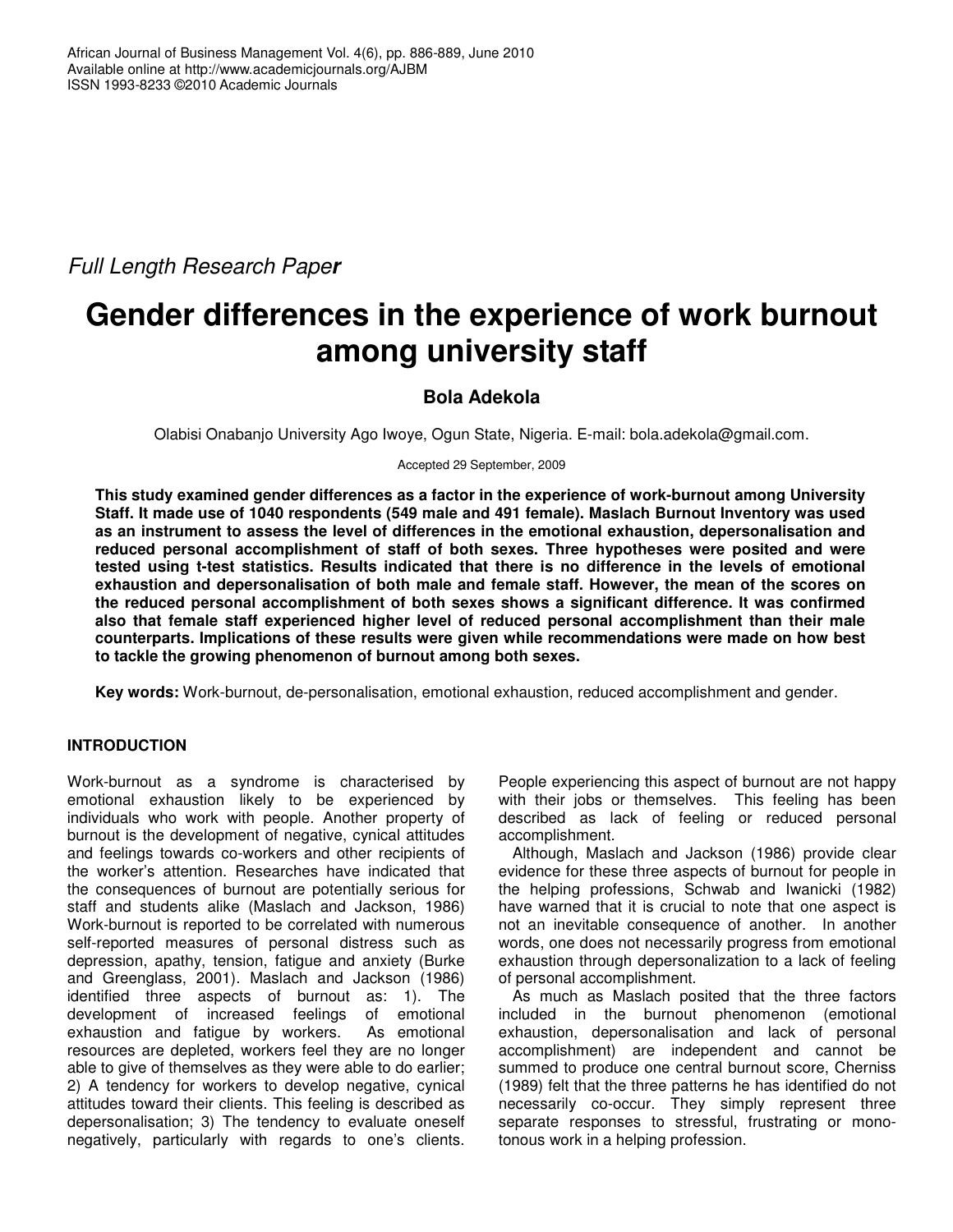The first cases of burnout were diagnosed in the 1970s, in the Nursing profession where the womenfolk hold sway. Later studies had indicated that the condition leading to burnout as a consequence of stress arising from intensive emotional involvement at work poses a particular threat to those people working in Health care, Social services and education; all fields which predominantly employ women. Recent studies has nevertheless confirmed what has already been observed at numerous workplace that increasing pace of work and the growing lack of job security have made burnout a common risk to the health and well being of both men and women in all occupations (Hakanen, 1999).

In 1997, a survey was carried out by the Finnish Institute of Occupational Health among working-age population on the incidence of and seriousness of burnout cases. 5000 Respondents aged between 24 and 65 and working in different jobs and industries were requested to fill questionnaires. Out of the 3300 people that replied, 53% of them were women; 2300 were working at the time. The survey discovered that the totals number of burnout cases among women was slightly higher than among men on the sum of the three symptoms of burnout with special emphasis on exhaustion. Both Groups however showed high incidence of serious burnout syndrome (7%) while milder symptoms had been suffered by slightly more than half of the male and female respondents. Any difference between men and women was connected with work-related exhaustion; 21% of the women and 17% of the men said they were suffering from it. No symptoms of exhaustion were reported by 44% of men, but only 34% of women. Increasing cynicism at work was slightly more common among men than among women; in statistical terms, however, the different was insignificant.

The prevalence of burnout was also varied by sector of employment and occupation. According to the study, its prevalence among men and women in specific industries with highest incidence of burnout predominantly employed women (hotels and catering, banking and insurance, education and research), men (mechanical repairs) and both sexes equally (agriculture and forestry). On the other hand, the sectors showing lowest incidence of burnout predominantly employed either men or women, but also employing both sexes in equal numbers.

Cynicisms was most prevalent in male industries (machine repairs; transport and storage) and industries where both sexes were equally represented (agriculture and forestry); real estate maintenance. These findings are fairly consistent with those of earlier study of Schaufelli and Enzmann (1998). This difference of higher cynicisms for men and exhaustion for women had been interpreted to stereotypical gender roles or natural inclinations among both sexes.

According to such interpretations, women are better equipped for human relations and for sharing their negative emotions, while men tend to suppress their emotional impulses in order to live up to their roles, thereby

making them more inclined to adopt cynical attitudes as a means for coping with stress. It has also been explained that exhaustion does affect women than men because more often than not, women do carry double workload (job, housework, childcare). The inequality between the two sexes in the workplace has also been ascribed as another factor in explaining the differences (Kalimo and Hakanen, 1998).

Kalimo and Hakanen (1998) discovered that both sexes differ significantly in the ways they cope with stress. According to them, women do take sick leave more often than men and were clearly more active in seeking outside help for their problems, while men thought more and more of retiring as their burnout gets worse. All in all, women have a wider range of relationships than men and they also use these networks to build up their strength.

Research has also shown that family life with all its duties and responsibilities is not only a burden but a rewarding resource that strengthens one's emotional well-being, human contacts and interpersonal skills. Infact, the study carried out has shown that men who share housework and family responsibilities with their wives and support their career development are less prone to burnout then those who do not. This may therefore explain why women cope better with burnout than men in the long run.

# **Statement of problem**

The present study seeks to determine the level of differences experienced by staff of different gender in their level of work-burnout. This study aims at exploring their differences in the three subsets of Maslach Burnout inventory scales (emotional exhaustion, Depersonalisation and reduced personal accomplishment).

# **HYPOTHESES**

1) There will be no significant difference in the level of emotional exhaustion of University Staff of different gender.

2) There will be no significant difference in the level of Depersonalisation of University Staff of different gender.

3) There will be no significant difference in the level of reduced personal accomplishment of University Staff of different gender.

# **MATERIALS AND METHODS**

# **Design**

This study adopted the descriptive research approach of ex-post facto type. This was chosen simply because the researcher had no control and did not intend to control or manipulate any of the independent variables as they had occurred.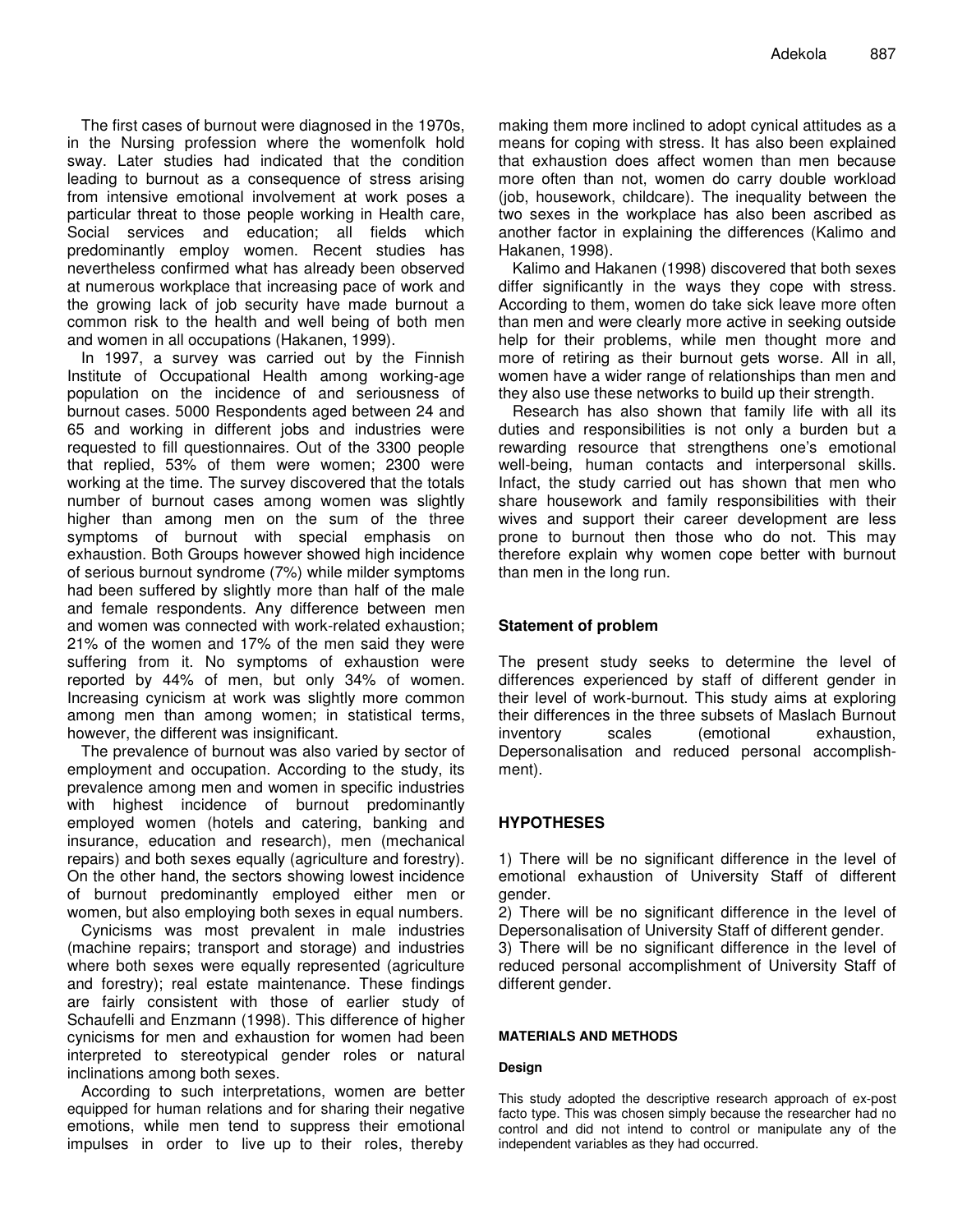### **Population**

The target population for this study comprises members of staff of public Universities in the South Western part of Nigeria.

## **Sample**

The sample for this study consists of 10 Universities in six states with about 20,000 staff. However, because of the large size of the population, there was the need to select a representation of the population through sampling technique. A total of 1040 University staff participated in the study; they were made up of 541 male Staff and 499 female Staff. The staffs were randomly selected from the pool of over sixteen thousand staff of six Universities representing each of the six states of south western Nigeria.

#### **Sampling procedure**

Multi-stage stratified sampling technique was used to select from the population. At the first stage, six Universities out of ten Public Universities in the geographical zone were selected through stratified sampling technique to represent each of the States, to participate in the study and to ensure even coverage. This makes up sixty percent of the study population. However, because Ekiti and Osun States has one University each (University of Ado Ekiti and Obafemi Awolowo University), the two made the list while the remaining four Universities were then selected through simple random sampling technique. At this stage, the names of the two Universities in each of the other States were written on the slips of papers, shuffled and one picked to represent the State in the study. This was done for each of the State to arrive at the list of the other Universities.

#### **Instrument**

Work-burnout was measured with the Maslach Burnout Inventory (form ed.). This scale is also a self- report survey that uses a Likert scale. It has a 22 items (comprising of 8 items for emotional exhaustion, 9 items for depersonalisation and 5 items for reduced personal accomplishment) where respondents are asked to respond to each statement in terms of the following; never, a few times in a year or less, once a month or less, a few times a month, once a week, a few times in a week and everyday. Respondents are to indicate how frequently "they feel burned out from their work", "frustrated by their jobs," fatigued when they get up in the morning and have to face another day on the job" and "feeling like they are at the end of the rope". Many studies had substantiated the validity and reliability of the MBI Form Ed. (Leiter, 1993; Wolpin et al., 1994). The Alpha reliability co-efficient for this measure is estimated at 0.90 for emotional exhaustion, 0.76 for Depersonalisation and 0.76 for personal accomplishment in the Cronbach alpha scale. Ubangha (1997) validated this scale and successfully used it in a study among secondary school teachers in Cross River State of Nigeria.

#### **Data collection**

The six universities were visited by the researcher to distribute questionnaires to respondents. This was done through the staff union congresses. Several visits were made to the institutions to retrieve the completed questionnaires. In all, a total of 1458 questionnaires were returned out of the 1600 distributed which represent 91%. However, 318 completed questionnaires were excluded, because the respondents did not respond to all items.

Analyses were then conducted on a total of 1040 complete questionnaire sets.

#### **Data analysis**

The data collected from the administered questionnaires were subjected to t-test statistics for data analysis

# **RESULT**

The results of the data analysis for all three hypotheses are as shown in Table 1. From Table 1, it could be deduced that there are no significant difference in the level of emotional exhaustion of both male and female staff (t =  $0.012$ , df =  $1038$ , P < 0.05). Hypothesis 1 is therefore accepted. From the same table, it is observable that there are no significant difference in the level of depersonalization of male and female staff  $(t = 1.267, P)$ <0.05). Thus, the second hypothesis was also accepted. However, the table shows a significant difference in the level of reduced personal accomplishment of male and female staff. (t = 2.431, df = 1038, P < 0.05). It was observed that the mean scores of female staff are higher than those of male staff. The third hypothesis was therefore rejected.

## **DISCUSSION**

Results of the data analyses presented in the table showed that both female and male staffs of Nigerian Universities are experiencing high level of burnout. However, it is confirmed that no significant difference in the level of emotional exhaustion and depersonalization of staff of both sexes exist. However, female staff experienced reduced personal accomplishment than their male counterparts. The first two hypotheses were rejected based on the result. The result is a confirmation of earlier studies (Hakanen, 1999; Adekola, 2006). However, the result which indicates that female staff experience higher level of reduced personal accomplishments than their male counterparts is a negation of the findings of many earlier studies (Schaufelli and Enzmann, 1988; Adekola, 2006). However, the result agrees with those of Kalimo et al., (1997) which discovered that both sexes differ significantly in the ways they cope with stress. However, their conclusion was that women have a wider range of relationship than men and that they use these networks to build up strength with which they cope with burnout. It is possible however to explain the present result with the economic situation in the country that have forced most women to work full time to the normal workload of housework and childcare. The inequality between the treatments of both sexes in the workplace could also be responsible for the feelings of the female staff in terms of reduced personal accomplishment.